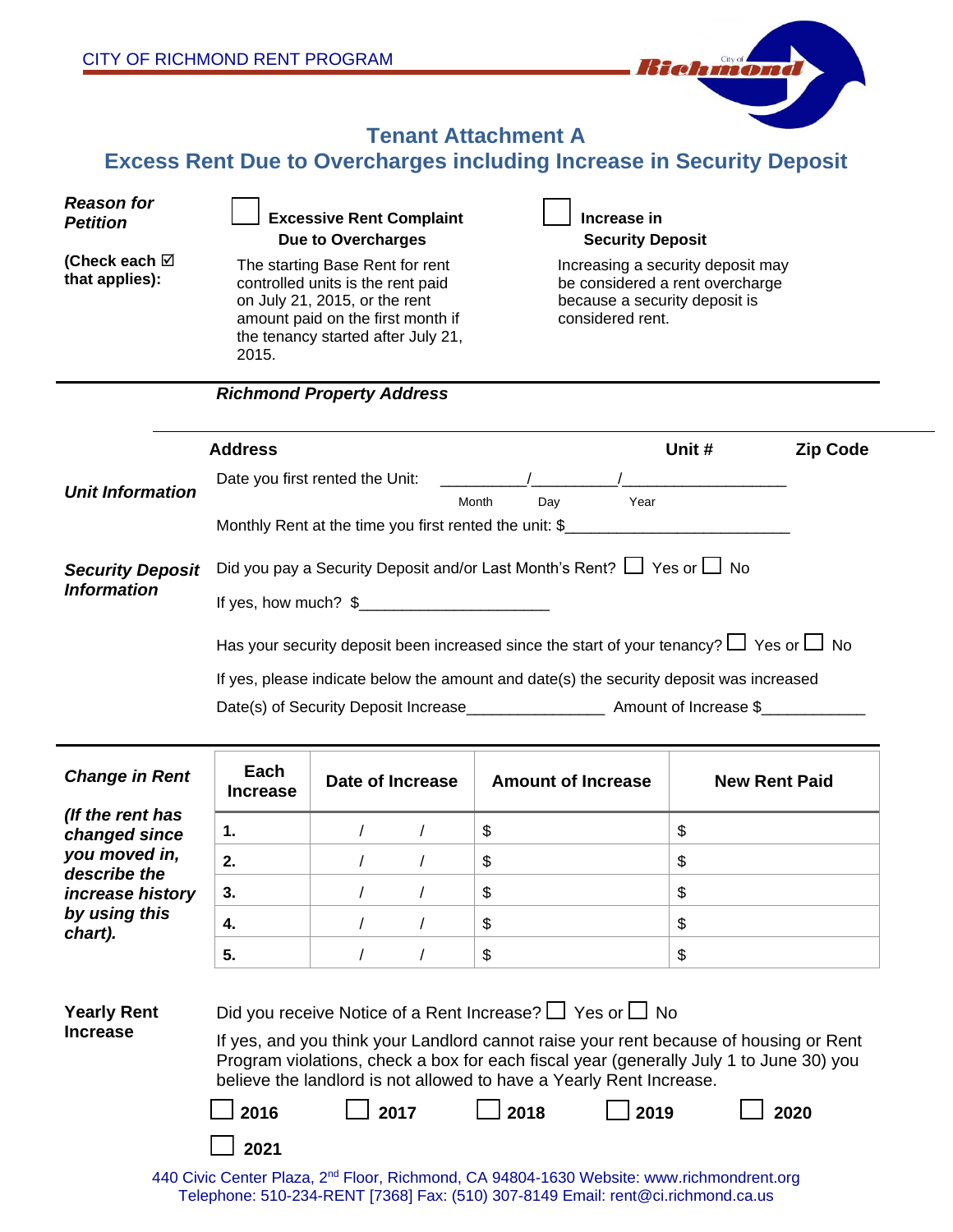|                                                                                              | Explain why you think the Yearly Rent Increase is too high or otherwise not justified:                                                                                                                                                                                                                                                              |  |  |  |  |  |
|----------------------------------------------------------------------------------------------|-----------------------------------------------------------------------------------------------------------------------------------------------------------------------------------------------------------------------------------------------------------------------------------------------------------------------------------------------------|--|--|--|--|--|
|                                                                                              |                                                                                                                                                                                                                                                                                                                                                     |  |  |  |  |  |
| <b>Other Reasons</b><br>that Your Rent<br><b>Cannot Be</b><br><b>Increased</b>               | If you are challenging any other year(s), either because the rental unit has never been<br>registered or because of fraud or misrepresentation, state the year(s) and explain why<br>you believe the owner is not entitled to the Yearly Rent Increase.                                                                                             |  |  |  |  |  |
|                                                                                              |                                                                                                                                                                                                                                                                                                                                                     |  |  |  |  |  |
|                                                                                              |                                                                                                                                                                                                                                                                                                                                                     |  |  |  |  |  |
| <b>Other claims of</b><br><b>Rent</b><br><b>Overcharges</b>                                  | If there is any other reason you believe you have paid too much rent, including<br>the Landlord's refusal to give you back your security deposit, the period of time<br>that the Landlord failed to make reasonable repairs or the Master Tenant has<br>charged a Subtenant more than a proportionate amount of the Lawful Rent,<br>please explain: |  |  |  |  |  |
|                                                                                              |                                                                                                                                                                                                                                                                                                                                                     |  |  |  |  |  |
|                                                                                              |                                                                                                                                                                                                                                                                                                                                                     |  |  |  |  |  |
|                                                                                              | Note: Attachment B may also apply if the Landlord failed to make reasonable repairs.                                                                                                                                                                                                                                                                |  |  |  |  |  |
| <b>Rent Refund</b><br>(amount of rent<br>refund to which<br>you believe you<br>are entitled) |                                                                                                                                                                                                                                                                                                                                                     |  |  |  |  |  |
|                                                                                              |                                                                                                                                                                                                                                                                                                                                                     |  |  |  |  |  |
|                                                                                              |                                                                                                                                                                                                                                                                                                                                                     |  |  |  |  |  |
|                                                                                              |                                                                                                                                                                                                                                                                                                                                                     |  |  |  |  |  |